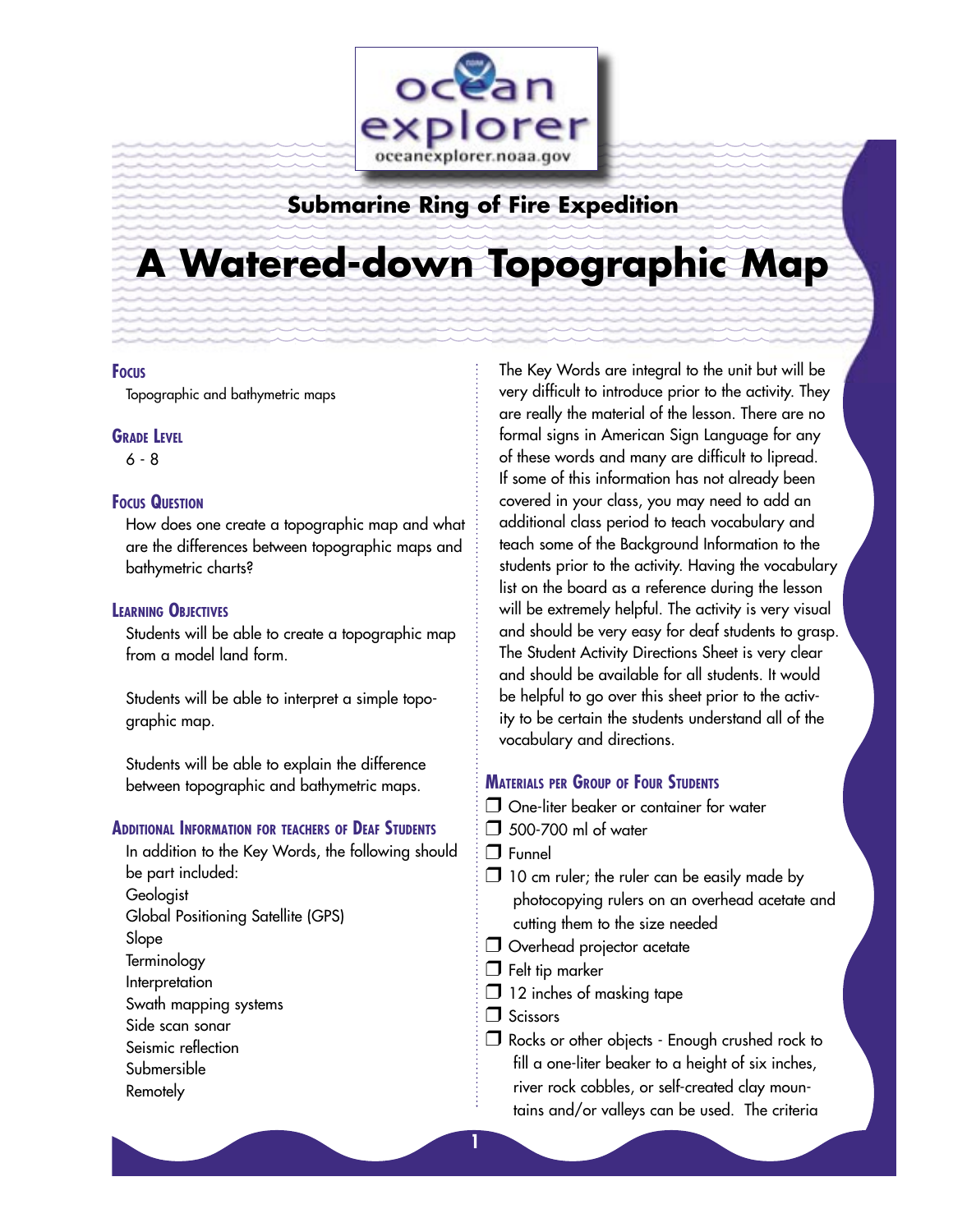for selection is at least one fairly flat-bottom side with the remainder of the rock having interesting features and topographic possibilities, such as steep and gentle slopes, valleys, twin peaks, and an overall height of at least seven centimeters.

- $\square$  Container the rock(s) must fit completely inside the container and not protrude past the top of it.
- **Analysis Worksheet**
- **Procedure Sheet**

#### **AUDIO/VISUAL EQUIPMENT**

Overhead projector

**TEACHING TIME** One to two 45-minute periods

#### **SEATING ARRANGEMENT**

Cooperative groups of up to four students

#### **MAXIMUM NUMBER OF STUDENTS**

Limited by materials only

#### **KEY WORDS**

**Topographic Bathymetric** Contour line Contour interval Relief **Elevation** Depth

#### **BACKGROUND INFORMATION**

Topographic maps are tools used by many people. Anyone in need of knowing their position on Earth in relation to surrounding surface features may use a topographic map to understand this relationship.Geologists, field biologists, and hikers are just a few who use topographic maps. While the use of a Global Positioning Satellite (GPS) receiver can give one their exact location on Earth and even the direction and how far away one is from another location, it does not tell one that there are rivers, canyons, and steep mountains along the suggested direct route. A topographic map does.

Advancements in computer applications and computer processing speed provide even newer uses for topographic maps. Overlaying a computergenerated topographic map of a river watershed onto a computer-generated local county, city, and highway map allows emergency planners to create virtual flooding events to see which roads, bridges, and buildings would be most affected.

A topographic map is a two-dimensional map portraying a three-dimensional landform. Visualization between two dimensions and three dimensions, a skill used in many other fields, can be a difficult process for some people. Interpreting topographic maps provides practice in this skill.

Contour lines are imaginary lines connecting points between places of the same elevation.

A contour interval is the predetermined elevation difference between any two contour lines. A contour interval of 100 feet means that the slope of the land has risen or declined by 100 feet between two contour lines. A map that shows very close contour lines means the land is very steep. A map that has wide spacing between contour lines has a gentle slope. The smaller the contour interval, the more capable a map is of depicting finer features and detail of the land. A contour interval of 100 feet will only pick up detail of features larger than 100 feet. It also means that a mountain top could be 99 feet higher in elevation than the map depicts.

Relief is a term which describes the change in elevation between two points. A topographic map which has a contour interval of 100 feet has a relief or a change in elevation, of 300 feet three contour lines away. If the horizontal distance on the map is scaled at only 300 feet as well, the land is changing elevation at a 45-degree angle.

Bathymetric maps or charts are topographic maps of the bottom features of a lake, sea, or ocean. They are very similar to topographic maps in their terminology and interpretation. The main difference between the two is that bathymetric maps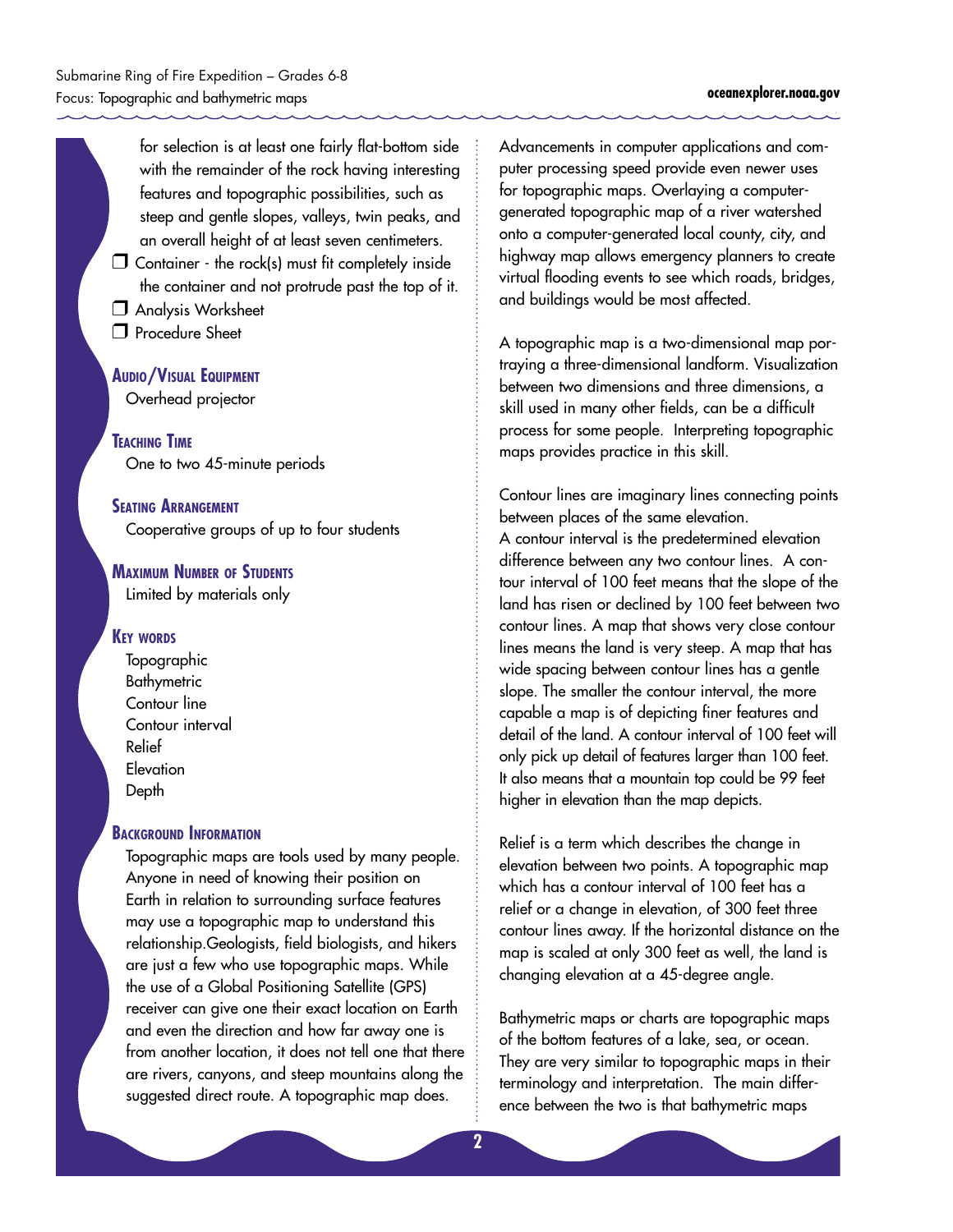show depth below sea level while topographic maps show elevation above sea level. Another main difference is the limited amount of data used to create a bathymetric map when compared to a topographic map. Because one cannot usually easily see beneath the water, the difference between what is mapped and the reality of what actually exists is much less exact in bathymetric maps. With the advent of new, more sophisticated ocean floor sensing technology, bathymetric maps are becoming much more detailed and revealing new information about ocean geology.

Exploratory research is being supported with funding from the National Oceanic and Atmospheric Administration's Office of Ocean Exploration along coastal waters of North America to make up for the deficiencies of resolution in older bathymetric readings and reveal the ocean bottom contour in much finer detail. Using the latest technology available, such as swath mapping systems, side-scan sonar, seismic reflection, and submersible and remotelyoperated vehicle (ROV) dives, new and exciting details about the geology and the flora and fauna of the ocean bottom are being discovered. Resolutions of 5 meters at a depth of 120 meters are possible with this latest technology. Using a computer with a digital acquisition system, one is able to process the data and create three-dimensional views of the ocean bottom.

Some of the preliminary observations at nearshore depths reveal sea stacks, beaches, sea cliffs, lagoons, shore faces, wave cut platforms, and sand ripples, all formed 18-20 thousand years ago when large expanses of continental glaciers lowered the ocean levels to this previously-existing shoreline. Further exploration and mapping may reveal much more about climate, geological, and biological conditions that prevailed at the time, as well as insights into the indigenous people who would undoubtedly have taken advantage of the abundant resources available along the shoreline.

At depths further from shore, swath mapping

systems, side-scan sonar, seismic reflection, and submersible and remotely-operated vehicle (ROV) dives are also being used to explore underwater volcanic rifts which encircle the Pacific Ocean. Many new discoveries and insights into the nature of this type of volcanism are being made, as well as its effects on the biological aspects of the region. More information about these discoveries can be found at [http://oceanexplorer.noaa.gov/explorations/](http://oceanexplorer.noaa.gov/explorations/explorations.html) [explorations.html](http://oceanexplorer.noaa.gov/explorations/explorations.html). Through the Submarine Ring of Fire Expedition, scientists hope to reveal more about the volcanic rifts of the Pacific Ocean. Continuing the Lewis and Clark Legacy will inform you of the latest findings of high resolution bathymetric readings along the nearshore line.

#### **LEARNING PROCEDURE**

Part I:

1. Introduce the lesson by drawing a large circular shape on the board. Ask the students what they think the drawing represents. All answers are accepted since it could be anything. Guide the answers, if necessary, toward maps of landforms, such as a pond or pasture outline, a race track circuit, and so on.

 When the focus of the attention is on the possible landform the circle represents, draw a side view of an undulating mountain directly below and matching the horizontal margins of the circle. Tell the students the two drawings represent the same thing, but from a different perspective. Ask the students again what they think the circular shape and the new side view of the circular shape represents. A mountain should be one of the obvious answers. Question the students further about which of these two drawings best represents a "map" of the mountain. Which one best describes the altitude of the mountain? Which one best describes the circumference of the mountain? Is either "map" completely helpful to one who wants to know about the height and shape of the mountain? Is there a way to make a map that combines the two drawings into one?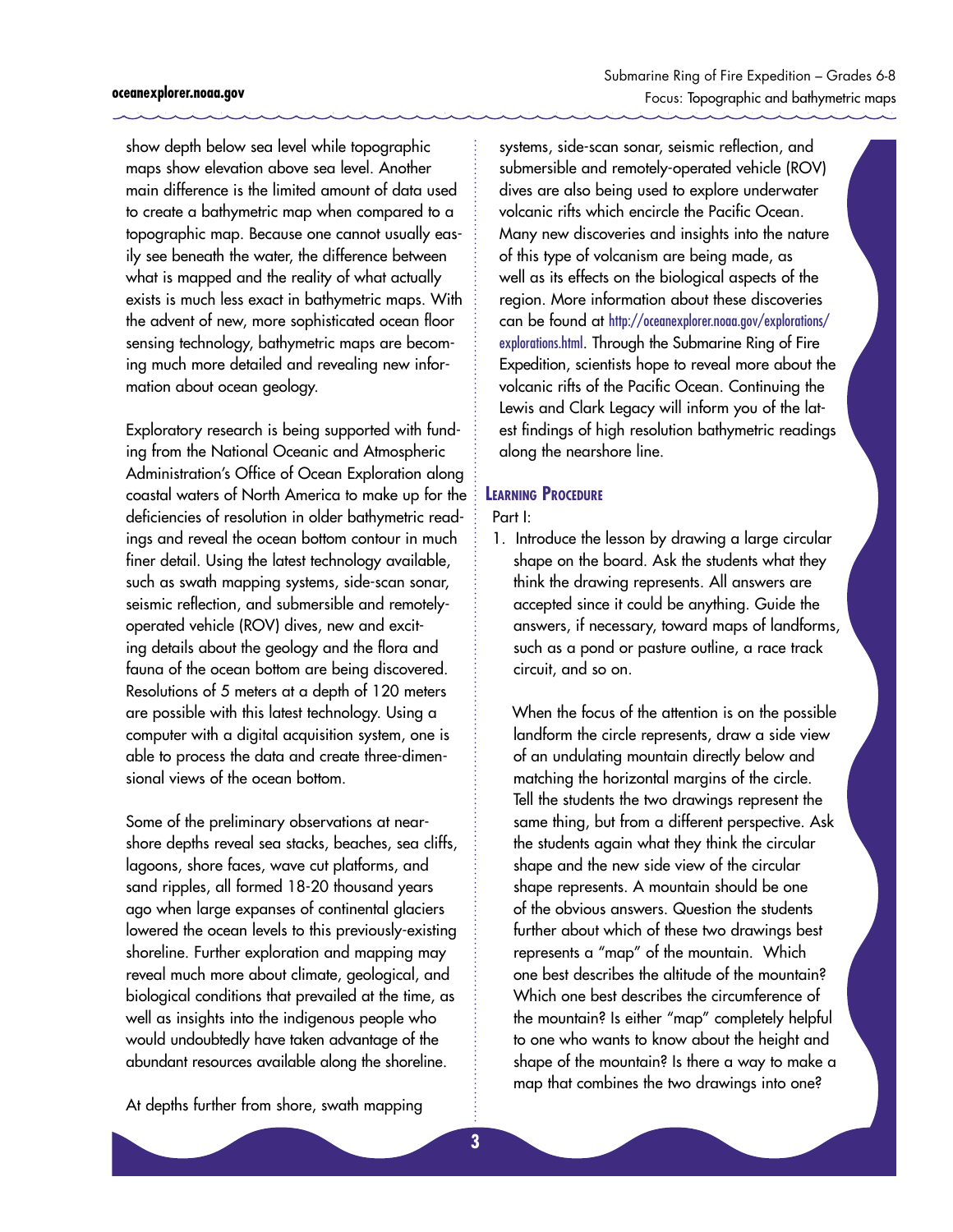2. Introduce the term topographic map and the need to design a type of map that allows one to know not just the distance of one place to another, but also how many hills and valleys one must traverse to go between the two places. A topographic map does this.

#### Part II:

- 1. Have the student groups gather the following materials: **Container** Rock or object Liter beaker of water Funnel Centimeter ruler Overhead projector acetate Felt tip marker Masking tape Scissors Activity directions Analysis Worksheet
- 2. Give a brief description of how to set up the equipment. Have the students follow the procedure page in setting it up. When the equipment is ready, have the students get your approval that it is set up correctly. It is best to have all setups complete and proceed as a class through the first drawing of the contour line where the object and the container bottom meet. This will ensure there are no questions about how to do it. Having completed the first contour line, have the class add water to the first centimeter mark on the ruler, reminding them to take care when pouring the water into the funnel. Remind them also about accuracy in measurement. Once they draw the second contour line they may work at their own speed.
- 3. When the topographic maps of the various objects are completed, have the students bring the maps to you. Have them place the objects they mapped on a counter or desk where all students can see the profile, or side perspective,

of the object. Display overhead projections of the topographic maps of objects to the class. Ask the students which object on the counter each overhead projection represents. During this oral assessment of understanding, make sure that you show an overhead projection which is 180 degrees opposite in perspective to the view the students have of the respective object on the counter or desk. This not only tests the students understanding of topography with respect to the orientation of the object, but it is also a nice introduction or reinforcement of the value of compass direction being labeled on all maps.

## **THE BRIDGE CONNECTION**

<www.vims.edu/bridge>

## **THE "ME" CONNECTION**

Have you ever been lost in a store, in town, in the country? What is it that you look for to find your way back? A familiar landmark is what most people need to find. A topographic map is all about finding familiar landmarks even if you have never seen the landmark before.

#### **CONNECTIONS TO OTHER SUBJECTS**

Mathematics, Geography

#### **EVALUATION**

Teacher reviews topographic maps created by students for accuracy and understanding.

Teacher performs summative assessment by showing mapped objects and topographic map representations for class to relate to each another.

Teacher reviews worksheet assignment. Perform formative assessment test questioning on key terms and topographic/bathymetric interpretations.

#### **EXTENSIONS**

Have students find landmarks and important features on a topographic map of their own area.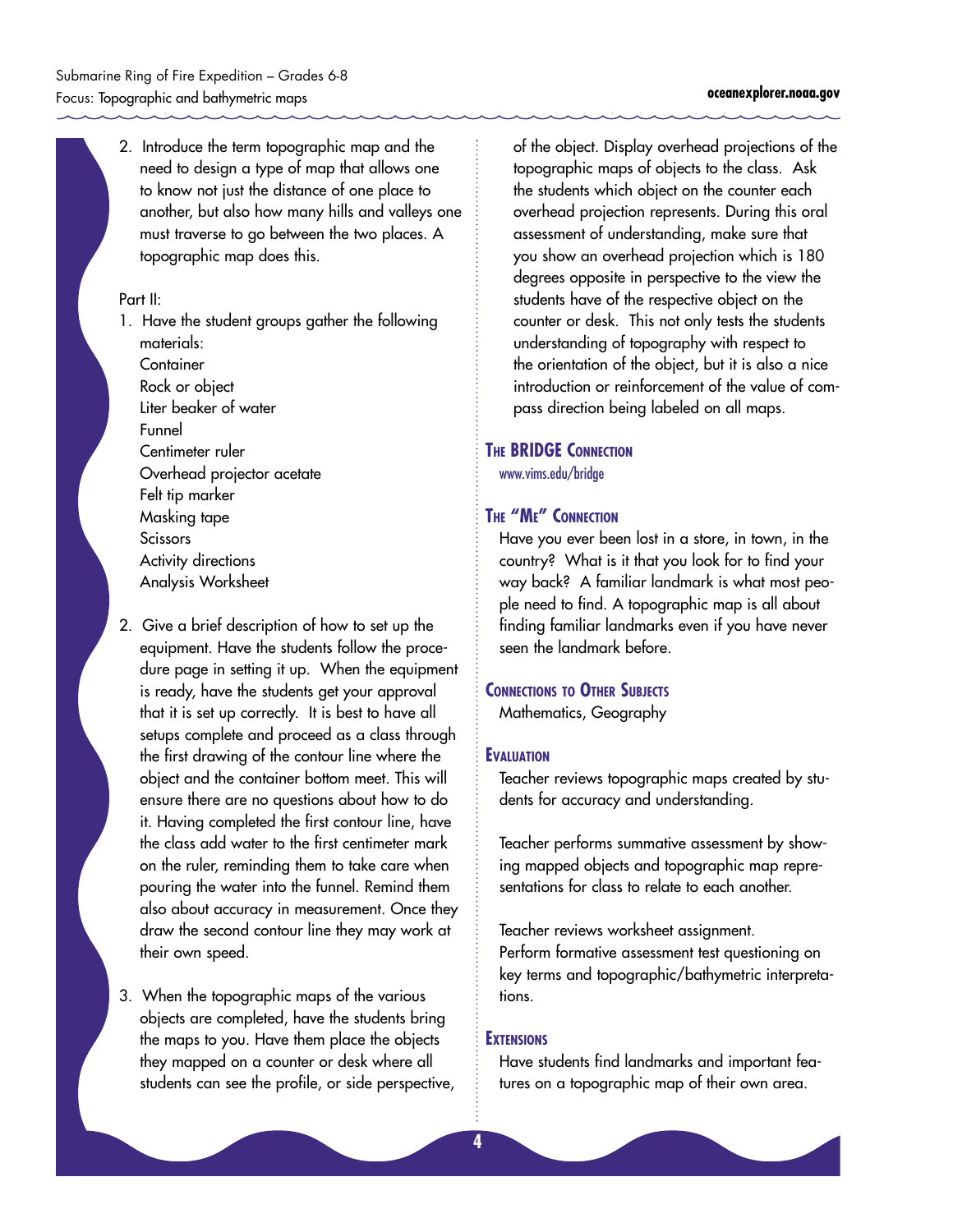#### **oceanexplorer.noaa.gov**

One may download a local topographic map from or purchase one.

Take a topographic map of the area where the next field trip will be taken. Have students locate where they are on the map, what elevation they are at, and what distance they are from a prominent landmark.

#### **NATIONAL SCIENCE EDUCATION STANDARDS**

#### **Science as Inquiry - Content Standard A:**

• Ability necessary to do scientific inquiry

#### **Earth and Space Science - Content Standard D:**

• Structure of the Earth system

#### **Science and Technology - Content Standard E:**

• Abilities of technological design

#### **History and Nature of Science - Content Standard G:**

• Nature of science

#### **FOR MORE INFORMATION**

Paula Keener-Chavis, National Education Coordinator/Marine Biologist NOAA Office of Exploration Hollings Marine Laboratory 331 Fort Johnson Road, Charleston SC 29412 843.762.8818 843.762.8737 (fax) paula.keener-chavis@noaa.gov

#### **ACKNOWLEDGEMENTS**

This lesson plan was developed by Bob Pearson, Eddyville School, Plymoputh, OR for the National Oceanic and Atmospheric Administration. If reproducing this lesson, please cite NOAA as the source, and provide the following URL: <http://oceanexplorer.noaa.gov>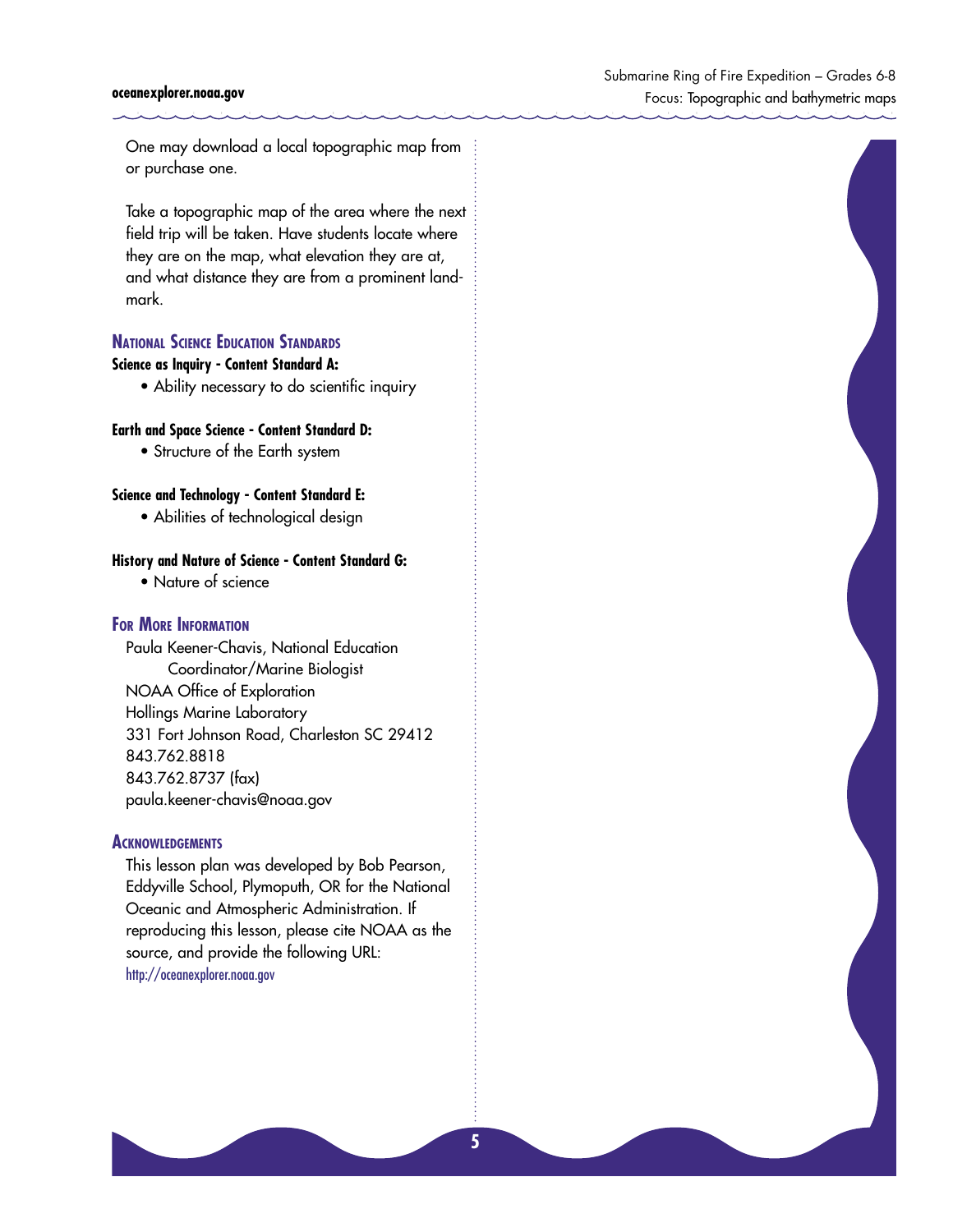Student Activity Directions

Materials: Make sure you have all of the following materials:

**Container** Rock or object Liter beaker of water Funnel Centimeter ruler Overhead projector acetate Felt tip marker Masking tape Analysis worksheet **Scissors** 

## Procedure:

Read these instructions carefully. They contain new terms you will need for the Student Analysis Worksheet.

- 1. Place the centimeter ruler inside the container against a side wall near a corner. Make sure that the zero centimeter mark is at the bottom. Use the tape to attach the centimeter ruler to the container side, taking care not to make the measurement lines unreadable.
- 2. Place the object of your group's choice into the container with the flattest side facing down. Make sure no part of the object extends above the top of the container.
- 3. Cut the overhead acetate to a size that completely covers the container. On one corner of the acetate, cut away enough material so that the funnel spout can just fit through.
- 4. Tape the acetate to the top of the container. Attach the tape only at a few edges of the overhead and not completely across the container opening. You will need to remove the acetate later so use only enough tape to hold it firmly.
- 5. Insert the funnel into the opening and tape it so it is securely in place.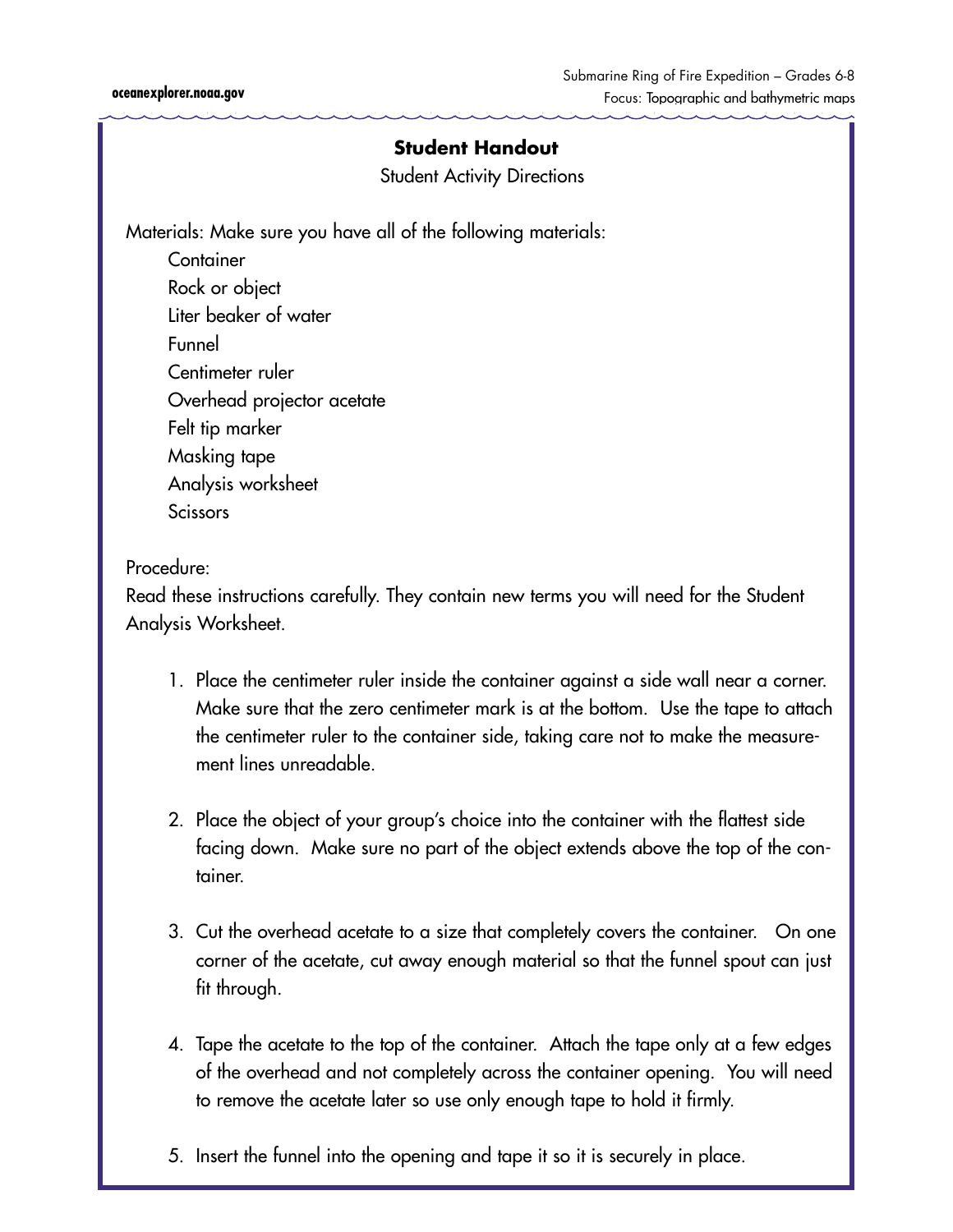- 6. Check your setup for approval by your teacher.
- 7. When told to do so, view the object by placing your eyes directly above it looking downward. Focus on the outline of where the container and the object meet. Using the felt tip pen, very carefully draw this outline on the acetate, making sure that the end of the outline meets with the beginning. The line that you draw is called a "contour line."
- 8. Take the beaker of water and carefully add water through the funnel until the water level rises to the one centimeter mark on the ruler. Again, look directly downward at the object. Focus on where the object and water line meet. Draw this contour line in the same way you drew the first one, but following the line where the water meets the object. You now have two contour lines which represent a one-centimeter rise in elevation. Anytime there is a change in elevation between two points, there is a change in "relief." The one-centimeter change in relief between two adjacent contour lines is known as the "contour interval."
- 9. Continue adding water at one centimeter intervals and drawing the contour lines at each centimeter rise as described in procedure No. 8 until the object is completely covered with water. When you are finished, you will have a topographic map showing the elevation of the object with one centimeter contour intervals.
- 10. Obtain a Student Analysis Worksheet and answer the questions.
- 11. When told to do so, carefully remove the overhead acetate from the container and give it to your teacher. Clean up and put away the other materials in their appropriate place.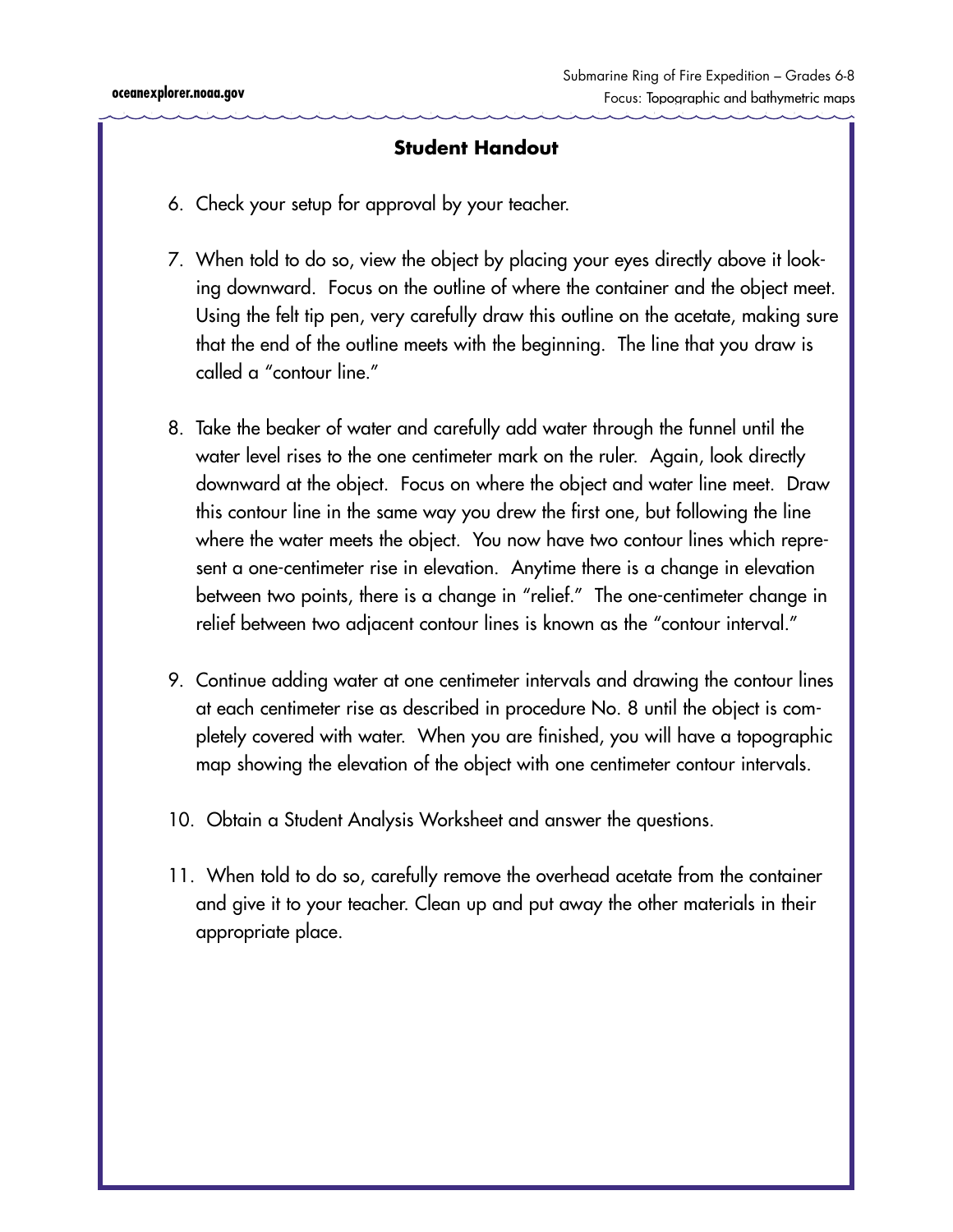Student Analysis Worksheet

- 1. What is the name of the type of map you just created?
- 2. What is the name of each continuous line that was drawn?
- 3. How does the distance between two contour lines relate to the rise in elevation of the object? What is the term used for a change in elevation between two points?
- 4. What is the name given to the elevation rise between two contour lines?
- 5. If the distance between two contour lines is very close, what does that mean about the slope of a hill or mountain?
- 6. If the distance between two contour lines is far away, what does that mean about the slope of a hill or mountain?
- 7. Look at the topographic map you have made and determine the height, in centimeters, of the object. Remember, the first contour line you drew was at zero centimeters. How high was your object according to the map? What is the change in relief?